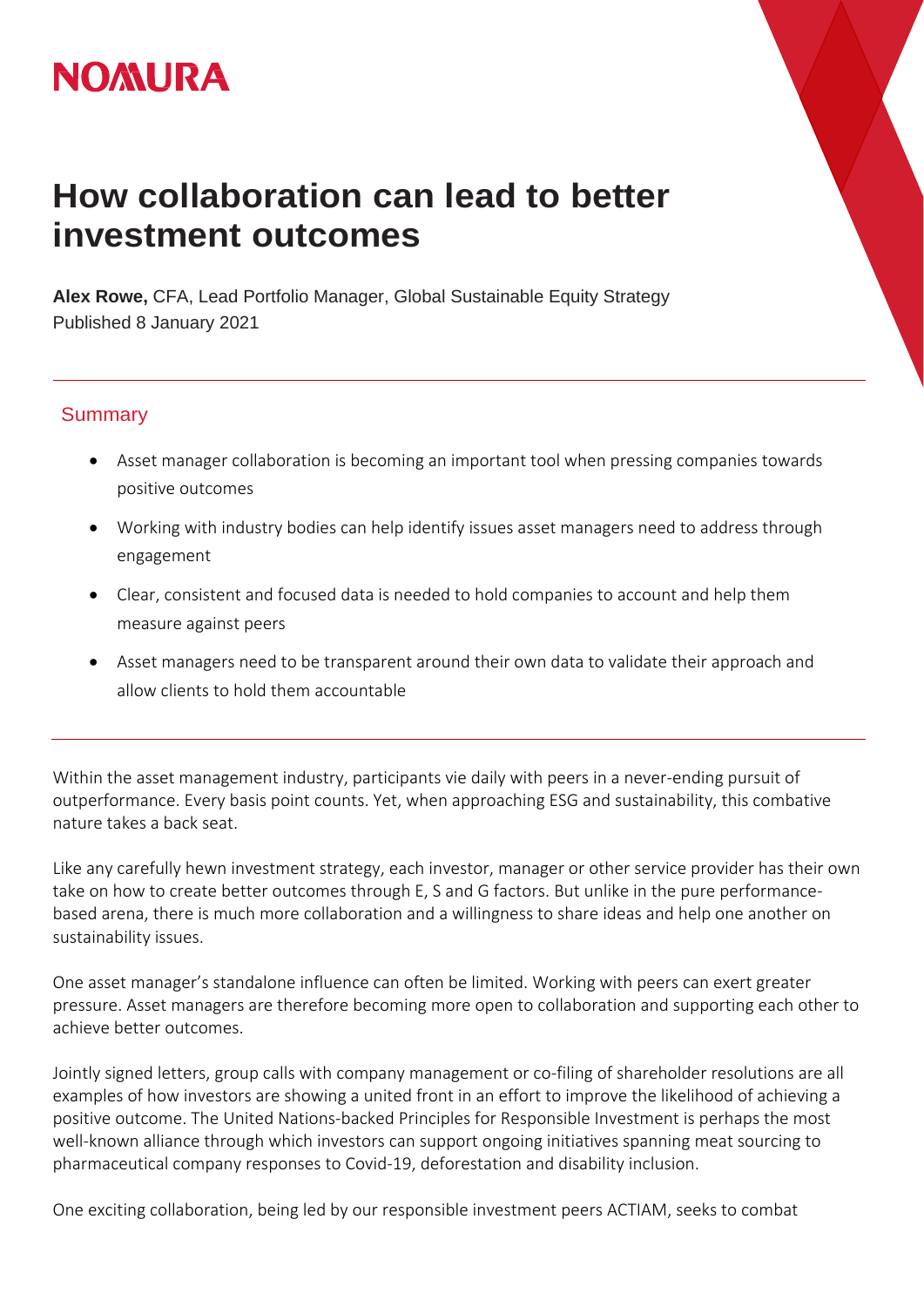deforestation using satellite imaging and artificial intelligence to map company supply chains. The project, which ultimately aims to hold corporations to account, is currently in the engagement stage. We are using the data and imaging from the project to show corporations the risks they face and work with them to mitigate and manage them.

Industry bodies and NGOs are also important allies. Their networks and knowledge present us with matters that we, as investors, might not have previously focused on. For instance, *Access to Medicine* is a fantastic resource that helps investors understand best practice that enables citizens in emerging economies to access vital drugs and medicines. Additionally, the NGO coordinates like-minded investors to ensure they are equipped with the necessary information to engage with pharmaceutical companies on these issues and explain what it is expected of them.

We, as asset managers, are increasingly well-placed to work with companies that are tackling these issues, perhaps for the first time. We have a genuine world view and can help them realise their role in their specific industry or regional landscape, and how they measure up on sustainability issues. We believe collaboration is key here, too, and are running a project to bring companies together to work towards better environmental and social outcomes.

Our Global Sustainable Equity strategy invests in two companies that are targeting positive total impact using emission reducing technology. Company A is further along its journey towards climate reporting and linking remuneration to climate outcomes than Company B, so we connected them. Company B welcomed the opportunity to learn from Company A's experiences, while Company A appreciated having the chance to do more to improve climate outcomes. The exercise enabled mutual support, learning and progress towards better environmental outcomes.

As an asset manager, stories like these are encouraging, and increasingly we find surprising openness to discussing what can be done to support achieving a more positive impact. But we are still learning the role we must play in directing companies towards better outcomes. It is not the traditional role asset managers have commonly played, but we believe our sector must be open to doing things differently. We sit at the very centre of an interlinked ecosystem through which we can influence outcomes through engagement and active stewardship. Alongside the traditional avenues we have used to effect change in the past, such as proxy voting and closed-door meetings with management, numerous new routes are opening up, even using various media to effect change.

Vital to all this is clear, consistent and measurable data to help investors identify companies that are making the most positive impact. It also enables us to hold any company accountable and engage appropriately. However, we don't need data for data's sake. Recently, there has been a tendency to over-report, leading to lengthy CSR documents that do not address a company's core impact. It is important asset managers stay focused on relevant and specific information.

Importantly, data also allows us to demonstrate our efforts and activities to clients, so they can assess what we are doing and hold us accountable, too. Transparency and openness on both investment and engagement are key to not just validate our approach and process but enables us to keep collaborating and working towards better outcomes for all.

## **Disclosures**

This information was prepared by Nomura Asset Management U.K. Limited and distributed by Nomura Asset Management Europe KVG mbH – UK Branch from sources it reasonably believes to be accurate and is not intended for distribution to or use by any person or entity in any jurisdiction or country where such distribution or use would be contrary to law or regulation.